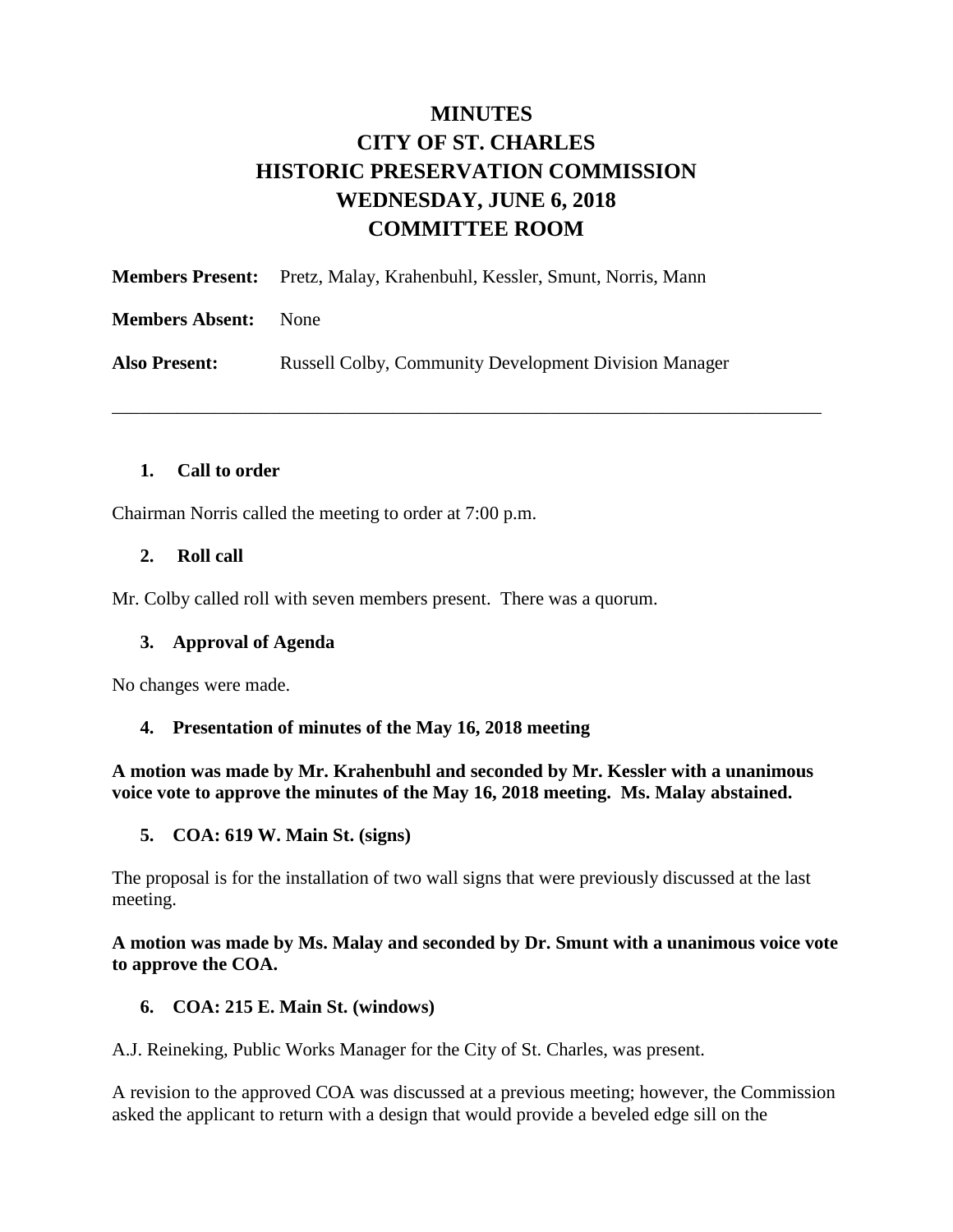Historic Preservation Commission Minutes – June 6, 2018 Page 2

windows. Mr. Reineking presented new designs showing an aluminum beveled edge that adds the architectural detail back to the windows.

Mr. Kessler expressed concerns over the use of the aluminum cover piece without knowing how the sill was constructed. Mr. Reineking will take another look at it with the contractor; he noted an issue with one of the aluminum sills that had been damaged. Dr. Smunt said that would be a structural element to be reviewed by the building department; the Commission should decide on the architectural improvements presented. If changes need to be made based on the findings of the building inspector, then this would need to come back before the Commission.

## **A motion was made by Ms. Malay and seconded by Dr. Smunt with a 5-1 voice vote to approve the COA as presented. Mr. Kessler voted no.**

**7. COA: 316 S. 6th Ave. (pergola)**

This item did not contain enough information to be included in the review packet. Mr. Colby advised that it be tabled, pending submittal of further information.

#### **A motion was made by Dr. Smunt and seconded by Ms. Malay with a unanimous voice vote to table the COA until the next meeting.**

# **8. COA: 17 N. 5th St. (addition, siding/windows, detached garage)**

Guy Cameron, the homeowner and contractor, was present.

The proposal is for renovations to be made to an existing house, an addition to be built in the rear, and construction of a new detached garage.

The existing materials on the house are aluminum siding and aluminum storm windows over wood windows. The proposal includes the following changes and materials:

- New siding using LP Smartside with 4" trim corner boards and frieze board.
- Reconstruction of the roof structure. The architect thought it would look better/wider if the hip was on the other side.
- Replacement of windows.
- Construction of a one story addition in the rear using board-and-batten LP Smartsiding.
- No changes to the front porch.

Dr. Smunt said the roof and dormer were appropriate for the home and questioned why these were being changed. Mr. Cameron felt the dormer looked oversized and noted the current framing has a 6" flat valley that looks bad.

Dr. Smunt felt the existing horizontal clapboard was the only defining element that can be carried through to the addition. He said board-and-batten was not used on any historical homes in the past. He read the following excerpt from the ordinance for certificates of appropriateness: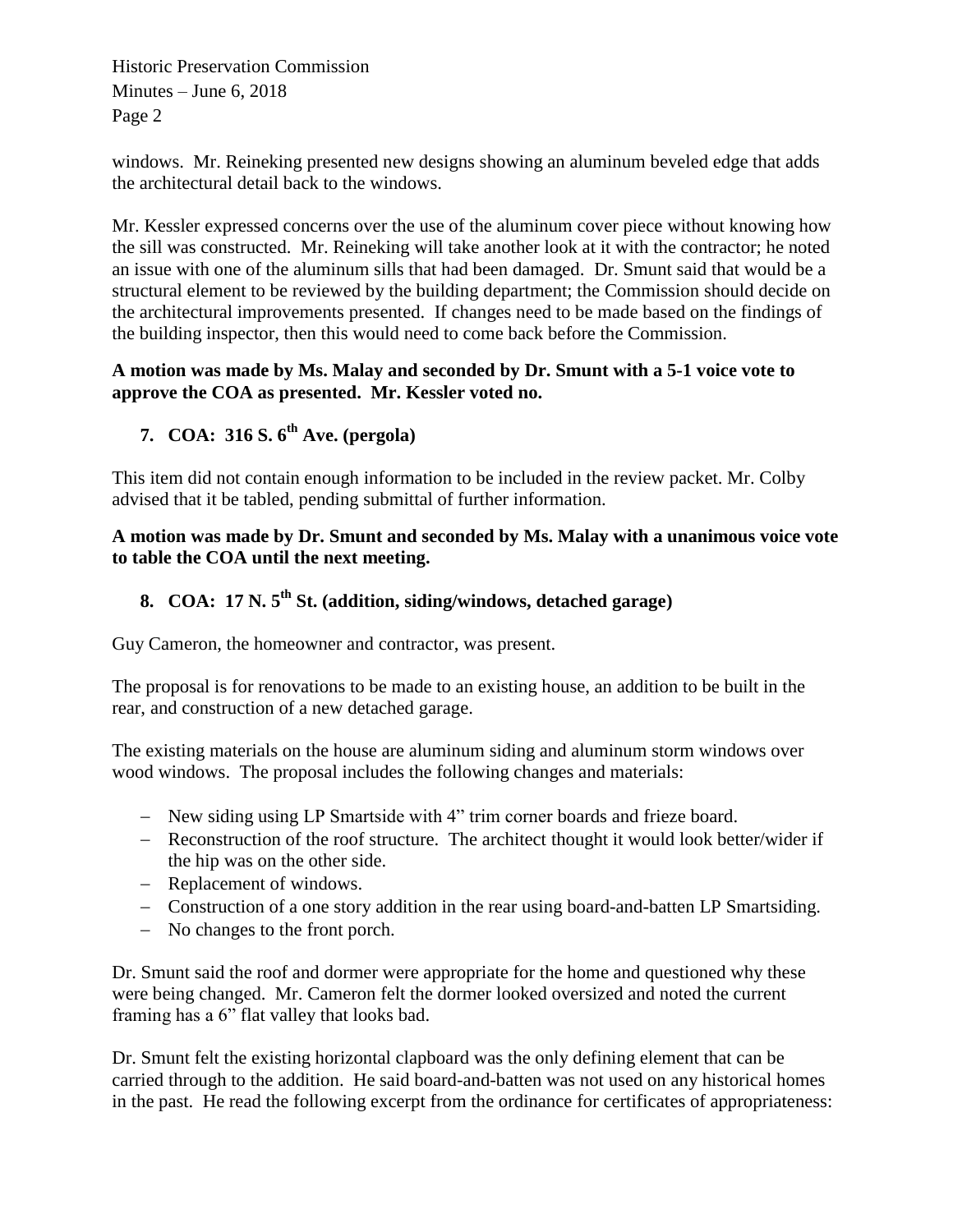*G.2.h. Architectural details, including types of materials, colors and textures, should be treated so as to make a building compatible with its original architectural style and character, and to enhance the inherent characteristics of the surrounding structures.* 

Dr. Smunt noted the use of board-and-batten siding on the addition does not comply with this section of the ordinance. In addition, he noted the Secretary of the Interior's Standards for Rehabilitation state:

*G.3.c. All buildings, structures or sites shall be recognized as physical records of their own time, place and use. Alterations that have no historical basis, or which seek to create an earlier appearance, shall be avoided.* 

Dr. Smunt felt there was no historical basis for the use of board-and-batten siding. It does not comply with this section.

*G.3.e. Distinctive stylistic features, finishes and construction techniques or examples or skilled craftsmanship, which characterizes a building, structure or site, shall be preserved.* 

The use of clapboard siding on the addition will preserve the distinctive stylistic features, finishes and construction techniques of the original structure, whereas board-and-batten siding does not comply with this section. Dr. Smunt felt they were changing an element out of the context of when the house was built.

Mr. Cameron said the only place the siding will be visible from the front, other than the dormer, will be a 6 ft. section that will have a door within it. Board-and-batten is currently on other parts of the house.

Ms. Malay was fine with the roof changes and the siding, but expressed concerns over the amount of vertical siding included in the new design.

The garage will have board-and-batten siding. Dr. Smunt pointed out that garages were out buildings made with board-and-batten. He said they could be more flexible with the garage.

**A motion was made by Ms. Malay and seconded by Mr. Pretz with a 5-1 voice vote to approve the COA as presented, but with no changes to the front porch. Dr. Smunt voted no.** 

## **9. Additional Business and Observation from Commissioners or Staff**

Ms. Malay provided an update from the Downtown St. Charles Partnership board meeting. They are reviewing the possibility of combining work efforts with the St. Charles Convention and Visitor Bureau.

## **a. Discussion regarding potential changes to COA and meeting procedure**